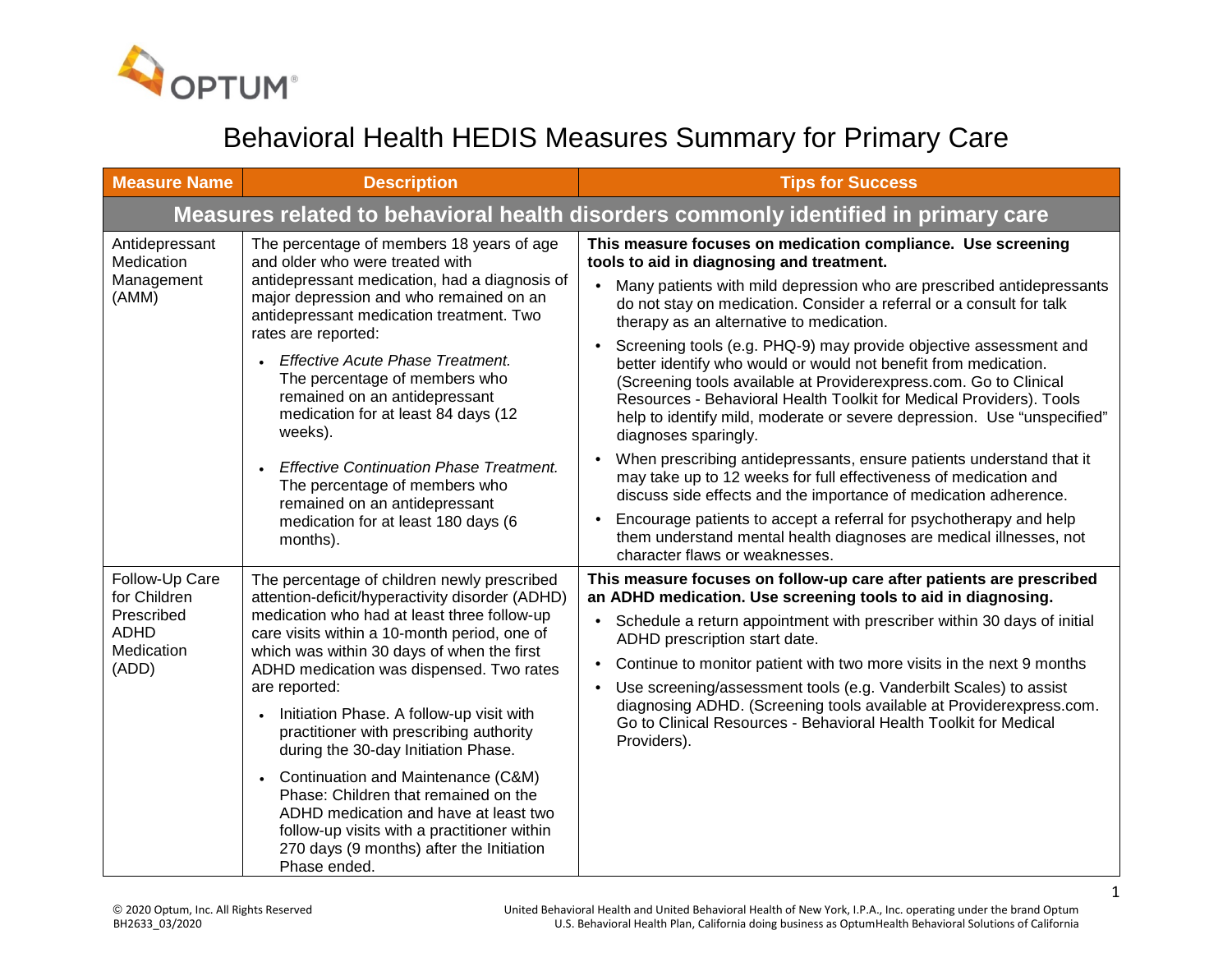| <b>Measure Name</b>                                                                           | <b>Description</b>                                                                                                                                                                                                                                                                                                                                                                                                                                                                                                                               | <b>Tips for Success</b>                                                                                                                                                                                                                                                                                                                      |
|-----------------------------------------------------------------------------------------------|--------------------------------------------------------------------------------------------------------------------------------------------------------------------------------------------------------------------------------------------------------------------------------------------------------------------------------------------------------------------------------------------------------------------------------------------------------------------------------------------------------------------------------------------------|----------------------------------------------------------------------------------------------------------------------------------------------------------------------------------------------------------------------------------------------------------------------------------------------------------------------------------------------|
| Initiation and<br>Engagement of<br>Alcohol and<br>Other Drug<br>Dependence<br>Treatment (IET) | The percentage of adolescent and adult<br>members with a new episode of alcohol or<br>other drug (AOD) dependence who received<br>the following:<br>Initiation of AOD Treatment. Treatment<br>through an inpatient AOD admission,<br>outpatient visit, intensive outpatient<br>encounter or partial hospitalization within<br>14 days of the diagnosis.<br>Engagement of AOD Treatment. Patients<br>who initiated treatment and who had two<br>or more additional services with a<br>diagnosis of AOD within 34 days of the<br>initiation visit. | This measure focuses on follow-up treatment when diagnosing a<br>patient with substance use disorder. Use screening tools to aid in<br>diagnosing.                                                                                                                                                                                           |
|                                                                                               |                                                                                                                                                                                                                                                                                                                                                                                                                                                                                                                                                  | Screening Tools (e.g. SBIRT, AUDIT-PC, CAGE-AID) assist in the<br>assessment of substance use and can aid the discussion around<br>referral for treatment. Code "Unspecified use" diagnoses sparingly.<br>(Screening tools available at Providerexpress.com. Go to Clinical<br>Resources - Behavioral Health Toolkit for Medical Providers). |
|                                                                                               |                                                                                                                                                                                                                                                                                                                                                                                                                                                                                                                                                  | Schedule a follow up appointment prior to patient leaving the office with<br>$\bullet$<br>you or a substance use treatment provider to occur within 14 days and<br>then two more visits with you or a substance use treatment provider<br>within the next 34 days.                                                                           |
|                                                                                               |                                                                                                                                                                                                                                                                                                                                                                                                                                                                                                                                                  | Although community supports, such as AA and NA, are beneficial, they<br>$\bullet$<br>do not take the place of professional treatment.                                                                                                                                                                                                        |
|                                                                                               |                                                                                                                                                                                                                                                                                                                                                                                                                                                                                                                                                  | Encourage newly diagnosed individuals to accept treatment by<br>assisting them in identifying their own reasons for change.                                                                                                                                                                                                                  |
|                                                                                               |                                                                                                                                                                                                                                                                                                                                                                                                                                                                                                                                                  | Measures related to follow up after receiving higher levels of care                                                                                                                                                                                                                                                                          |
| Follow-Up After<br>Hospitalization<br>for Mental Illness<br>(FUH)                             | The percentage of discharges for members 6<br>years of age and older who were hospitalized<br>for treatment of selected mental illness<br>diagnoses and who had an outpatient visit, an<br>intensive outpatient encounter or partial<br>hospitalization with a mental health<br>practitioner. Two rates are reported:<br>Follow-up within 7 days of discharge.<br>Follow-up within 30 days of discharge.                                                                                                                                         | This measure focuses on follow up treatment, which must be with a<br>mental health practitioner.<br>Refer patient to a mental health practitioner to be seen within 7 days of<br>discharge.<br>Even patients receiving medication from their PCP still need post-<br>$\bullet$                                                               |
|                                                                                               |                                                                                                                                                                                                                                                                                                                                                                                                                                                                                                                                                  | discharge supportive therapy with a licensed mental health clinician<br>such as a therapist or social worker.                                                                                                                                                                                                                                |
|                                                                                               |                                                                                                                                                                                                                                                                                                                                                                                                                                                                                                                                                  | If a situation arises where a patient is unable to be seen within 7 days,<br>$\bullet$<br>then they need to have an appointment within 30 days of discharge.                                                                                                                                                                                 |
| Follow-Up After<br>High-Intensity<br>Care for<br>Substance Use<br>Disorder (FUI)              | The percentage of acute inpatient<br>hospitalizations, residential treatment or<br>detoxification visits for a diagnosis of<br>substance use disorder among members 13<br>years of age and older that result in a follow-<br>up visit or service for substance use disorder.<br>Two rates are reported:                                                                                                                                                                                                                                          | This measure focuses on follow up treatment with a PCP or a<br>behavioral health practitioner.                                                                                                                                                                                                                                               |
|                                                                                               |                                                                                                                                                                                                                                                                                                                                                                                                                                                                                                                                                  | See patients within 7 days and bill with a substance use diagnosis.<br>$\bullet$                                                                                                                                                                                                                                                             |
|                                                                                               |                                                                                                                                                                                                                                                                                                                                                                                                                                                                                                                                                  | If a situation arises where a patient is unable to be seen within 7 days,<br>$\bullet$<br>then they need to have an appointment within 30 days of discharge.                                                                                                                                                                                 |
|                                                                                               | • Follow-up for substance use disorder<br>within the 7 days after the visit or<br>discharge.<br>Follow-up for substance use disorder<br>$\bullet$<br>within the 30 days after the visit or<br>discharge.                                                                                                                                                                                                                                                                                                                                         |                                                                                                                                                                                                                                                                                                                                              |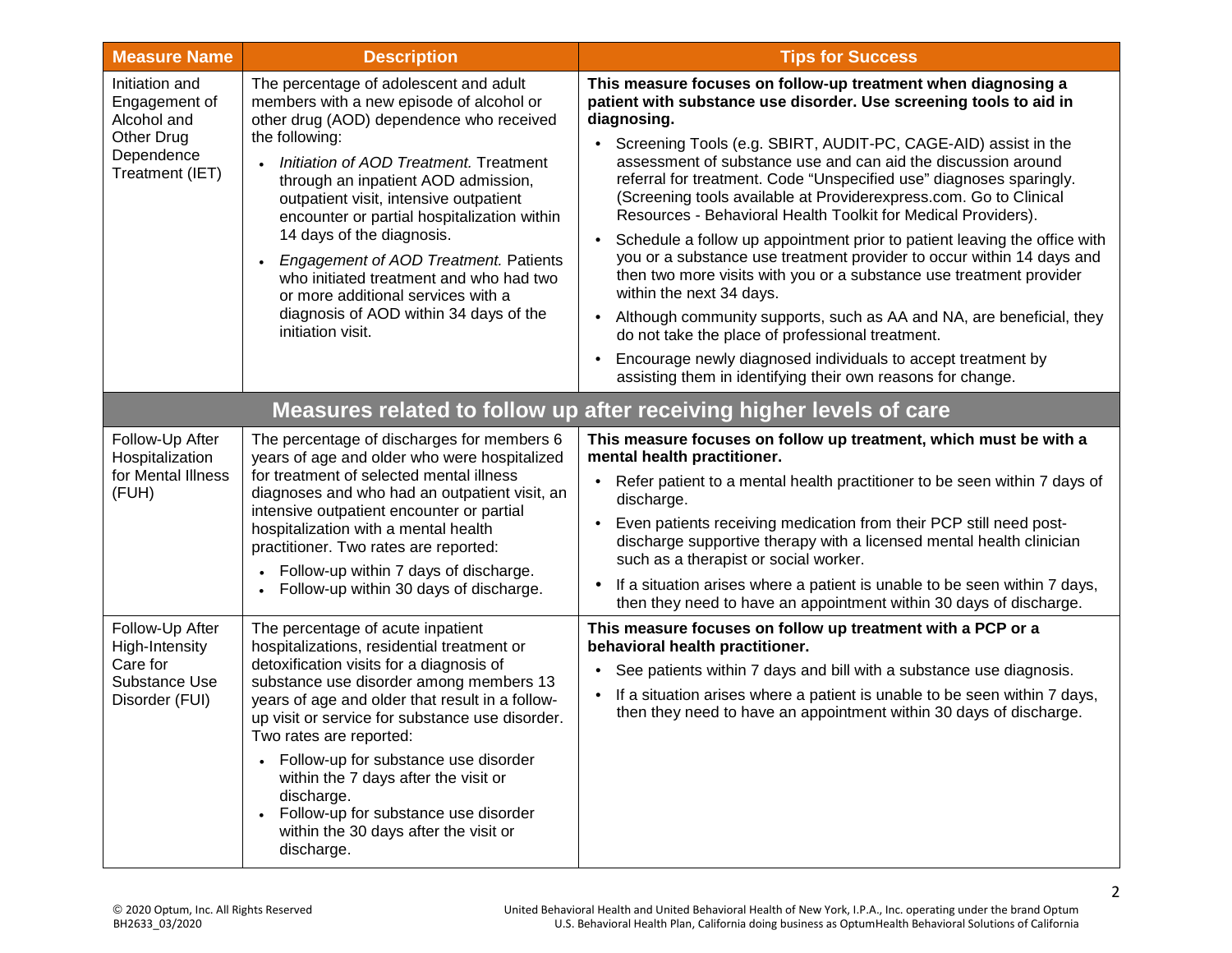| <b>Measure Name</b>                                                                                                  | <b>Description</b>                                                                                                                                                                                                                       | <b>Tips for Success</b>                                                                                                                                                            |
|----------------------------------------------------------------------------------------------------------------------|------------------------------------------------------------------------------------------------------------------------------------------------------------------------------------------------------------------------------------------|------------------------------------------------------------------------------------------------------------------------------------------------------------------------------------|
| Follow-up After<br>Emergency<br><b>Department Visit</b><br>for Mental Illness<br>(FUM)                               | The percentage of emergency department<br>(ED) visits for members 6 years of age and<br>older with a principal diagnosis of mental<br>illness, who had a follow-up visit for mental<br>illness. Two rates are reported:                  | This measure focuses on follow up treatment with a PCP or a<br>behavioral health practitioner.<br>See patients within 7 days and bill with a mental health diagnosis.<br>$\bullet$ |
|                                                                                                                      |                                                                                                                                                                                                                                          | If a situation arises where a patient is unable to be seen within 7 days,<br>then they need to have an appointment within 30 days of discharge.                                    |
|                                                                                                                      | Follow-up within 30 days of the ED visit.<br>Follow-up within 7 days of the ED visit.                                                                                                                                                    |                                                                                                                                                                                    |
| Follow-up After<br>Emergency<br>Department Visit<br>for Alcohol and<br>Other Drug<br>Dependence<br>(FUA)             | The percentage of emergency department<br>(ED) visits for members 13 years of age and<br>older with a principal diagnosis of alcohol or<br>other drug (AOD) dependence, who had a<br>follow up visit for AOD. Two rates are<br>reported: | This measure focuses on follow up treatment with a PCP or a<br>behavioral health practitioner.                                                                                     |
|                                                                                                                      |                                                                                                                                                                                                                                          | See patients within 7 days and bill with a substance use diagnosis.<br>$\bullet$                                                                                                   |
|                                                                                                                      |                                                                                                                                                                                                                                          | If a situation arises where a patient is unable to be seen within 7 days,<br>$\bullet$<br>then they need to have an appointment within 30 days of discharge.                       |
|                                                                                                                      | Follow-up within 30 days of the ED visit.<br>Follow-up within 7 days of the ED visit.                                                                                                                                                    |                                                                                                                                                                                    |
|                                                                                                                      |                                                                                                                                                                                                                                          | Measures related to patients with Schizophrenia and/or those prescribed antipsychotics                                                                                             |
|                                                                                                                      |                                                                                                                                                                                                                                          | Have patient sign release of information in order to collaborate with behavioral health care providers.                                                                            |
| <b>Diabetes</b>                                                                                                      |                                                                                                                                                                                                                                          | Collaborate with behavioral health prescriber for diabetic/cardiovascular monitoring compliance, as well as medication compliance.                                                 |
| Screening for                                                                                                        | The percentage of members 18-64 years of<br>age with schizophrenia, schizoaffective                                                                                                                                                      | This measure focuses on appropriate monitoring for members with<br>Schizophrenia or bipolar disorder.                                                                              |
| People With<br>Schizophrenia or<br><b>Bipolar Disorder</b><br>Who Are Using<br>Antipsychotic<br>Medications<br>(SSD) | disorder or bipolar disorder, who were<br>dispensed an antipsychotic medication and<br>had a diabetes screening test during the<br>measurement year.                                                                                     | Schedule an annual screening for diabetes (HbA1c or blood glucose)<br>$\bullet$                                                                                                    |
| <b>Diabetes</b><br>Monitoring for                                                                                    | The percentage of members 18-64 years of<br>age with schizophrenia or schizoaffective                                                                                                                                                    | This measure focuses on appropriate monitoring for members with<br>schizophrenia or schizoaffective disorder and diabetes.                                                         |
| People With<br>Diabetes and<br>Schizophrenia<br>(SMD)                                                                | disorder and diabetes who had both an LDL-<br>C test and an HbA1c test during the<br>measurement year.                                                                                                                                   | Schedule an annual HbA1c and LDL-C<br>$\bullet$                                                                                                                                    |
| Cardiovascular<br>Monitoring for<br>People With<br>Cardiovascular<br>Disease and<br>Schizophrenia<br>(SMC)           | The percentage of members 18-64 years of<br>age with schizophrenia or schizoaffective<br>disorder and cardiovascular disease, who had<br>an LDL-C test during the measurement year.                                                      | This measure focuses on appropriate monitoring for members with<br>schizophrenia or schizoaffective disorder and cardiovascular disease.<br>Schedule an annual LDL-C               |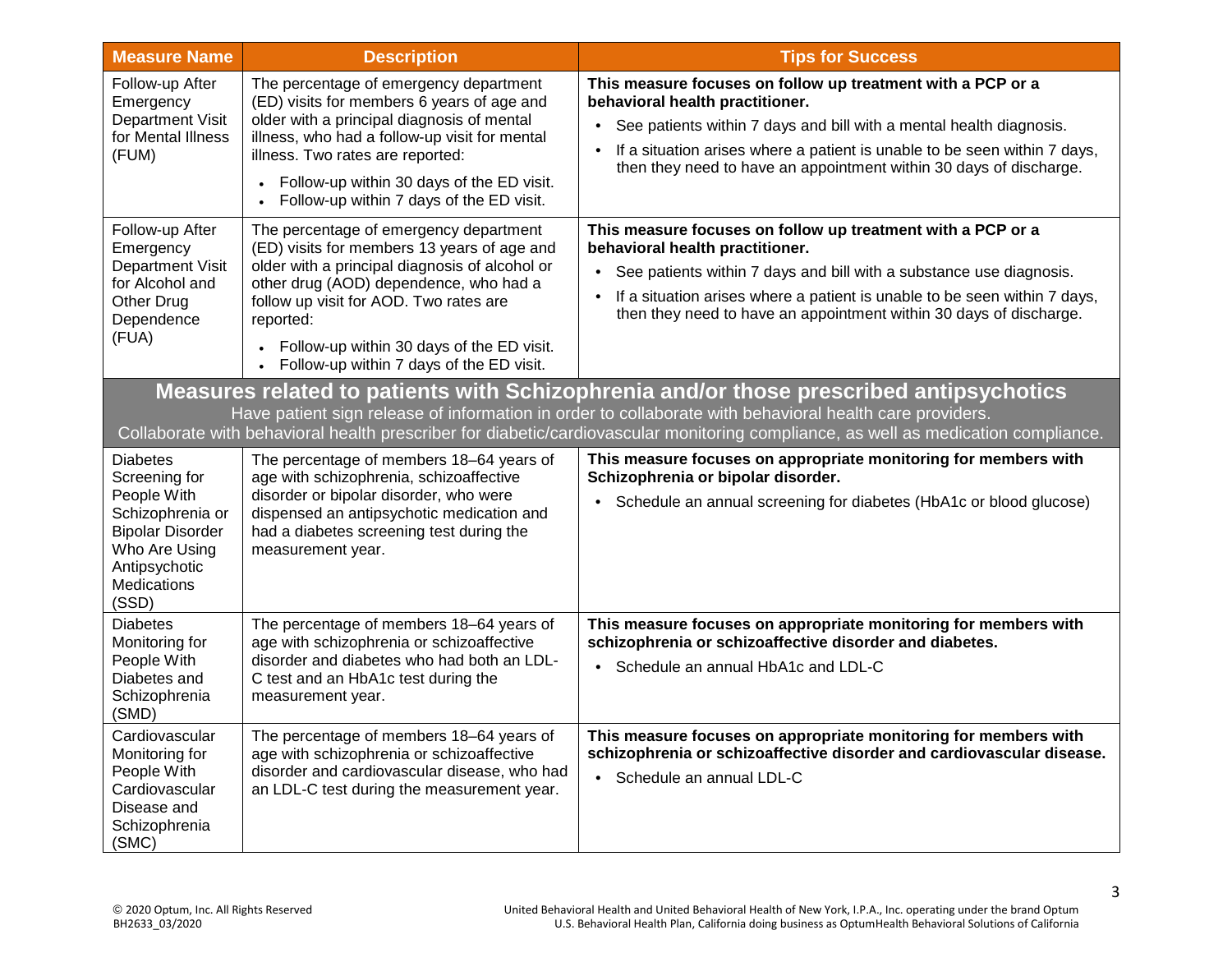| <b>Measure Name</b>                                                                                     | <b>Description</b>                                                                                                                                                                                                                          | <b>Tips for Success</b>                                                                                                                                                                                                                                                                                                                                                                                                                                                                                                                                                                                                                                                                                                                          |
|---------------------------------------------------------------------------------------------------------|---------------------------------------------------------------------------------------------------------------------------------------------------------------------------------------------------------------------------------------------|--------------------------------------------------------------------------------------------------------------------------------------------------------------------------------------------------------------------------------------------------------------------------------------------------------------------------------------------------------------------------------------------------------------------------------------------------------------------------------------------------------------------------------------------------------------------------------------------------------------------------------------------------------------------------------------------------------------------------------------------------|
| Adherence to<br>Antipsychotic<br>Medications for<br>Individuals With<br>Schizophrenia<br>(SAA)          | The percentage of members 18 and older<br>during the measurement year with<br>schizophrenia or schizoaffective disorder who<br>were dispensed and remained on an<br>antipsychotic medication for at least 80% of<br>their treatment period. | This measure focuses on medication compliance.<br>Encourage patients to take medications as prescribed.<br>$\bullet$<br>Offer tips to patients such as: take medication at the same time each<br>day, use a pill box, and enroll in a pharmacy automatic refill program.                                                                                                                                                                                                                                                                                                                                                                                                                                                                         |
| Metabolic<br>Monitoring for<br>Children and<br>Adolescents on<br>Antipsychotics<br>(APM)                | The percentage of children and adolescents<br>1-17 years of age who had two or more<br>antipsychotic prescriptions and had metabolic<br>testing. (Glucose or HbA1C and LDL-C or<br>other cholesterol test)                                  | This measure focuses on appropriate monitoring for children with<br>prescribed antipsychotics medications.<br>Schedule an annual Glucose or HbA1C and LDL -C or other<br>cholesterol test.<br>Assist caregiver in understanding the importance of annual screening.<br>$\bullet$                                                                                                                                                                                                                                                                                                                                                                                                                                                                 |
| Use of First-Line<br>Psychosocial<br>Care for Children<br>and Adolescents<br>on Antipsychotics<br>(APP) | The percentage of children and adolescents<br>1-17 years of age who had a new<br>prescription for an antipsychotic medication<br>and had documentation of psychosocial care<br>as first-line treatment.                                     | This measure focuses on referring to psychosocial treatment prior to<br>prescribing an antipsychotics medication to children. This measure<br>excludes children and adolescents diagnosed with schizophrenia,<br>schizoaffective disorder, bipolar disorder, other psychotic disorder,<br>autism, or other developmental disorder.                                                                                                                                                                                                                                                                                                                                                                                                               |
|                                                                                                         |                                                                                                                                                                                                                                             | Make sure children and adolescents received a psychosocial care<br>$\bullet$<br>appointment to occur at least 90 days prior to prescribing medication or<br>within 30 days of starting an initial prescription if there is an urgent<br>need for medication.                                                                                                                                                                                                                                                                                                                                                                                                                                                                                     |
|                                                                                                         |                                                                                                                                                                                                                                             | Psychosocial treatments (interventions) include structured counseling,<br>case management, care-coordination, psychotherapy and relapse<br>prevention                                                                                                                                                                                                                                                                                                                                                                                                                                                                                                                                                                                            |
|                                                                                                         |                                                                                                                                                                                                                                             | <b>Measures related to Opioid Use</b>                                                                                                                                                                                                                                                                                                                                                                                                                                                                                                                                                                                                                                                                                                            |
| Use of Opioids at<br><b>High Dosage</b><br>(HDO)                                                        | The rate per 1,000, for members 18 years<br>and older, receiving prescription opioids for<br>≥15 days during the measurement year at a<br>high dosage                                                                                       | This measure focuses on using low dosage for opioids<br>• For treatment of acute pain using opioids, the guidelines recommend<br>that immediate-release opioids be used at a dosage as low as possible<br>and for as few days as needed. <sup>1</sup><br>For treatment of chronic pain, guidelines recommend clinicians<br>$\bullet$<br>consider non-pharmacologic and non-opioid therapies first, and only in<br>cases where the benefits outweigh the risks, initiation of opioid<br>therapy. <sup>1</sup>                                                                                                                                                                                                                                     |
|                                                                                                         |                                                                                                                                                                                                                                             | 1Dowell, D., T.M. Haegerich, and R. Chou. 2016." CDC guideline for prescribing opioids for<br>chronic pain-United States, 2016." JAMA 315(15): 1624.; Wargo, B., R. Vallejo, D. Tracy, D.<br>Solanki, L. Snook, H. Smith, et al. 2012. "American Society of Interventional Pain Physicians<br>(ASIPP) guidelines for responsible opioid prescribing in chronic non-cancer pain: Part 2-<br>guidance." Pain Physician 15(3S):67-116.;<br>Department of Veterans Affairs (VA) and Department of Defense (DoD). February 2017.<br>VA/DoD clinical practice guideline for opioid therapy for chronic pain.<br>https://static1.squarespace.com/static/54d50ceee4b05797b34869cf/t/58abad0d1e5b6c62a4b7<br>1101/1487645971273/VADoDOTCPG021517clean.pdf |